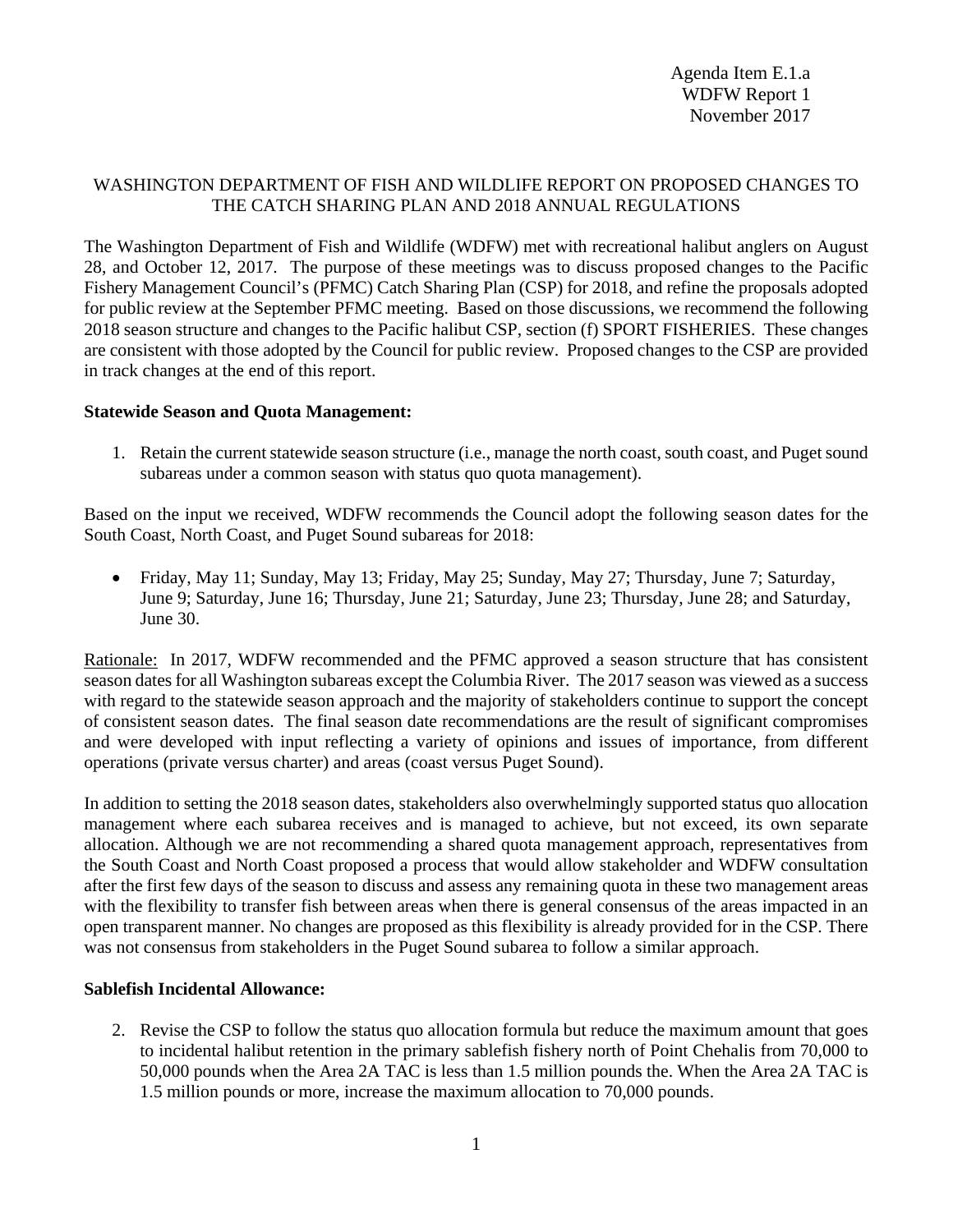Rationale: WDFW has been exploring potential changes to the CSP that would shift allocation from the incidental sablefish fishery to the recreational fishery. The intent is to provide some additional flexibility to recreational fisheries that are highly constrained by their allocations while not significantly impacting the primary sablefish fishery north of Point Chehalis. The status quo scaled approach that determines the allocation to the sablefish fishery would continue to provide for a minimum amount to the recreational fishery as a priority. However, this change would revise the cap to the incidental sablefish fishery from 70,000 pounds to 50,000 pounds when the area 2A TAC is less than 1.5 million pounds. This change will shift some halibut to recreational fisheries in years when the 2A TAC is sufficient (e.g., 2017). We expect this change to have minimal, if any, impact on the sablefish fishery as the revised lower cap is anticipated to continue to provide sufficient allocation to the primary sablefish fishery based on historical landing reports which show that incidental halibut catch has not reached 50,000 pounds since 2006 (Agenda Item H.2, Attachment 1, March [2017\)](https://www.pcouncil.org/wp-content/uploads/2017/02/H2_Att_1_Hal_History_Mar2017BB.pdf). The proposed change also allows for the cap to increase to 70,000 pounds when the 2A TAC is higher (i.e., 1.5 million pounds or more).

The proposal approved for public review in September was developed to minimize impacts to the sablefish fishery while adjusting the cap to avoid stranding quota and was supported by stakeholders during public meetings. Throughout our discussions on this topic, there was recognition of the history of this particular allocation and sensitivity to unnecessary impacts to the sablefish fishery, including turning retained fish into discards.

## **Annual Bag Limit:**

3. Revise the CSP to implement an annual bag limit of four fish.

Rationale: The primary objective for an annual bag limit is to spread halibut fishing opportunity across more individual participants by reducing the amount of halibut that anglers can collectively retain. WDFW catch record card data from 2012-2016 estimates that 87 percent of anglers report catching two or fewer halibut per year while only one percent of anglers retain more than six halibut per year. However, the majority of the stakeholders expressed support for an annual bag limit with many in favor of going as low as two fish. Others would be comfortable with a higher limit and some want it to continue to be unlimited. Based on the data and stakeholder input, we are recommending phasing in an annual bag limit starting at four fish, reviewing the results and gathering additional public input to gauge the need for additional changes in the future.

## **Columbia River:**

4. Revise the CSP for the Columbia River subarea to change the days of the week that the all depth fishery is open from Thursday through Sunday to Thursday, Friday, and Sunday.

Rationale: The intent of this change is to address increased effort in the Washington portion of the Columbia River subarea that has resulted in shorter season length in recent years. Stakeholders support closing recreational halibut fishing on Saturday to spread the season out over a longer period. This change would return the season structure back to being open three days per week that was in place from 2009 through 2013.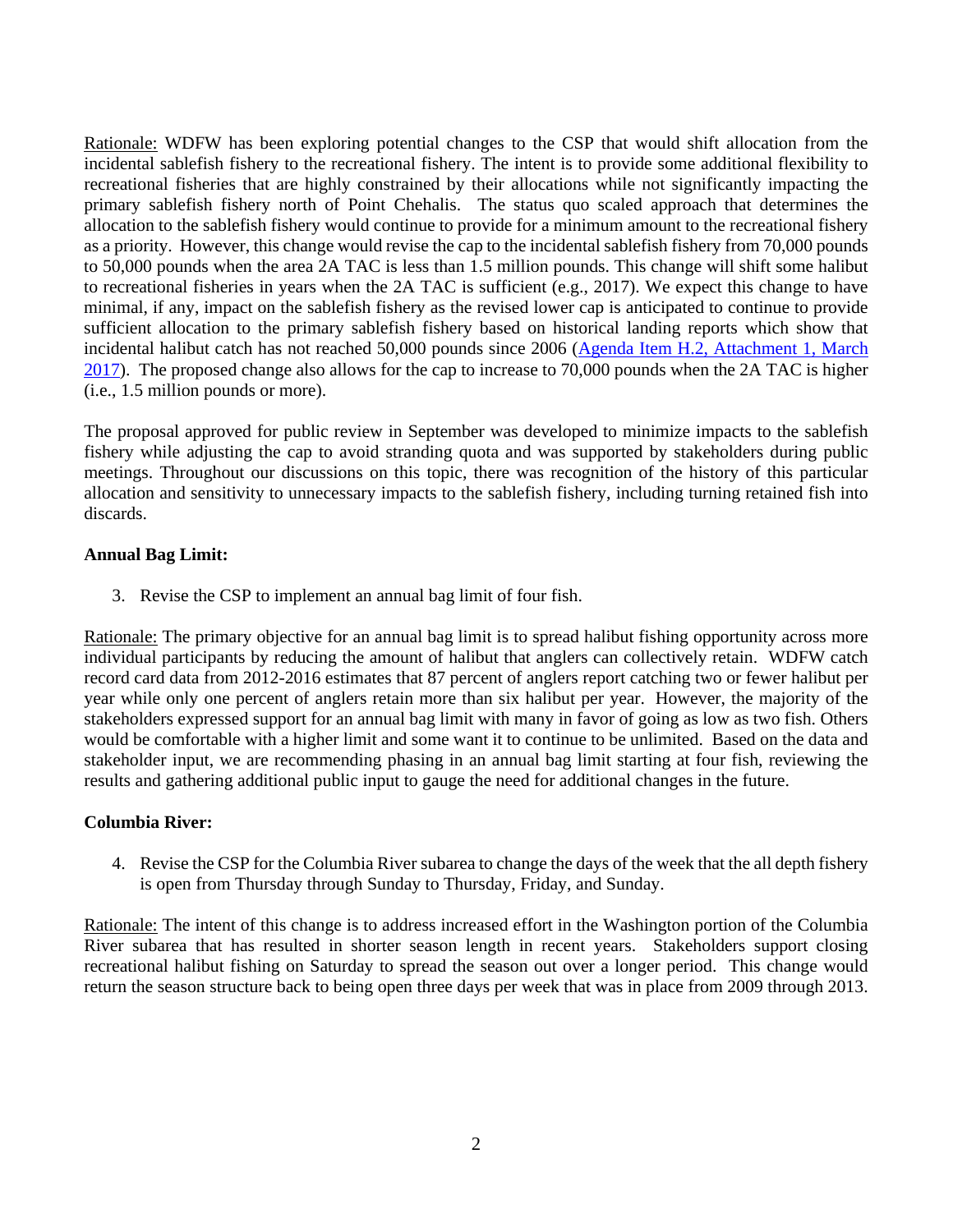# *EXCERPT FROM 2017 CATCH SHARING PLAN*

# (e) NON-INDIAN COMMERCIAL FISHERIES

## (3) Incidental catch in the sablefish fishery north of Point Chehalis.

If the Dependent on the Area 2A TAC is greater than 900,000 lb (408.2 mt), the primary directed sablefish fishery north of Point Chehalis will be allocated the Washington sport allocation that is in excess of 214,110 lb (97.1 mt), provided a minimum of 10,000 lb (4.5 mt) is available (i.e., the Washington sport allocation is 224,110 lb (101.7 mt) or greater). If the amount above 214,110 lb (97.1 mt) is less than 10,000 lb (4.5 mt), then the excess will be allocated to the Washington sport subareas according to section (f) of this Plan. The amount of halibut allocated to the sablefish fishery will be shared as follows: up to  $70,00050,000$  lb of halibut to the primary sablefish fishery north of Pt. Chehalis. Any remaining allocation will be distributed to the Washington sport fishery among the four subareas according to the sharing described in the Plan, Section  $(f)(1)$ .

The Council will recommend landing restrictions at its spring public meeting each year to control the amount of halibut caught incidentally in this fishery. The landing restrictions will be based on the amount of the allocation and other pertinent factors, and may include catch or landing ratios, landing limits, or other means to control the rate of halibut landings. NMFS will publish the landing restrictions annually in the *Federal Register*.

Under Pacific Coast groundfish regulations at 50 CFR 660.230, fishing with limited entry fixed gear is prohibited within the North Coast Commercial Yelloweye Rockfish Conservation Area (YRCA) and the Non-Trawl Rockfish Conservation Area (RCA). The North Coast Commercial Yelloweye Rockfish Conservation Area YRCA is an area off the northern Washington coast, overlapping the northern part of North Coast Recreational YRCA. The Non-Trawl RCA is an area off the Washington coast. These closed areas are defined by straight lines connecting latitude and longitude coordinates. Coordinates for the North Coast Commercial YRCA are specified in groundfish regulations at 50 CFR 660.70(b). Coordinates for the Non-Trawl RCA are specified in groundfish regulations at 50 CFR 660.73.

## (f) SPORT FISHERIES

The non-Indian sport fisheries are allocated 69.3 percent of the non-Indian share, which is approximately 45.0 percent of the Area 2A TAC. The allocation is further divided as subquotas among seven geographic subareas.

(1) Subarea management. The sport fishery is divided into seven sport fishery subareas, each having separate allocations and management measures as follows.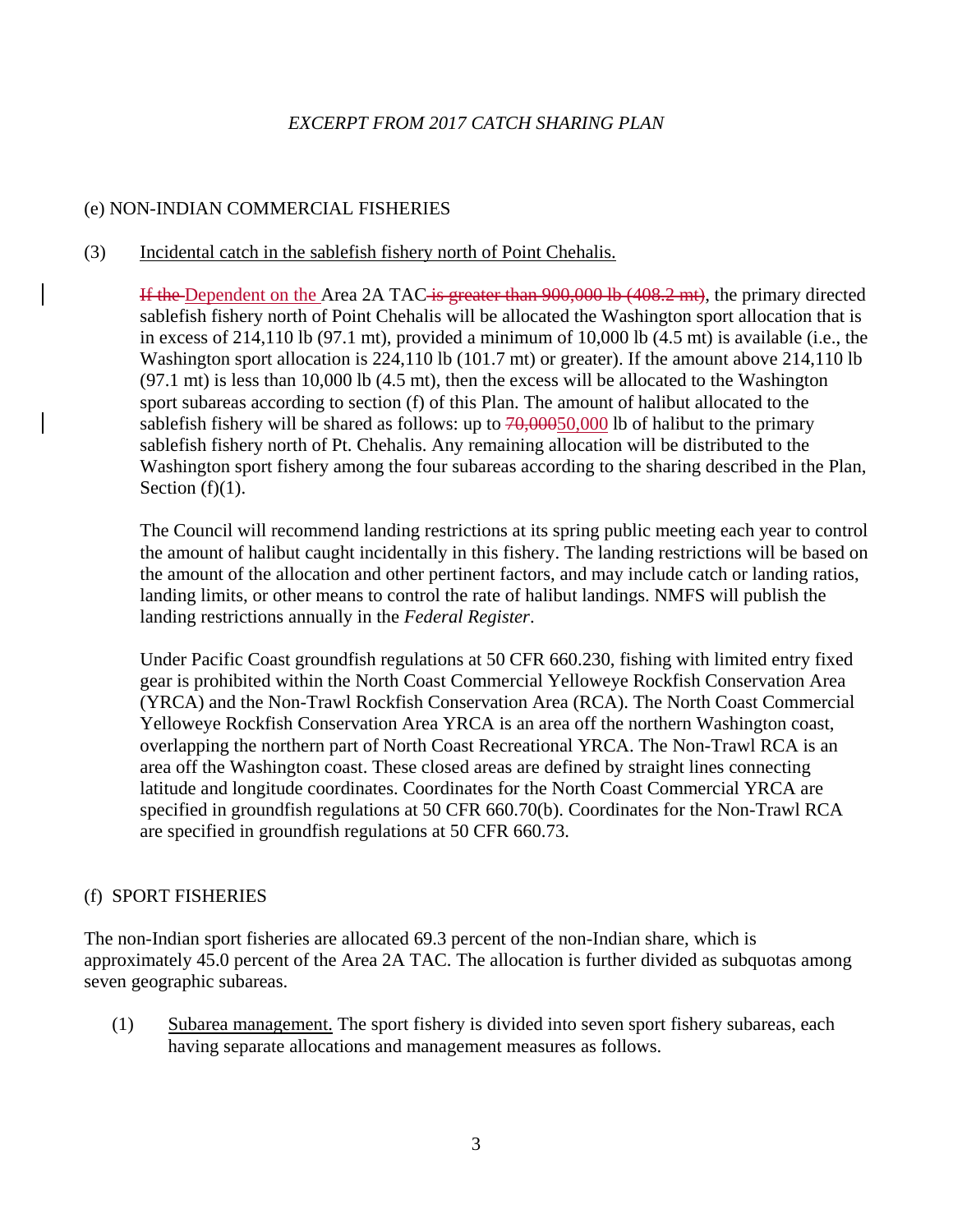### (i) Washington inside waters (Puget Sound) subarea.

This sport fishery subarea is allocated 23.5 percent of the first 130,845 lb (59.4 mt) allocated to the Washington sport fishery, and 32 percent of the Washington sport allocation between 130,845 lb (59.4 mt) and 224,110 lb (101.7 mt) (except as provided in section (e)(3) of this Plan). This subarea is defined as all U.S. waters east of the mouth of the Sekiu River, as defined by a line extending from 48°17.30' N. lat., 124°23.70' W. long. north to 48°24.10' N. lat., 124°23.70' W. long., including Puget Sound. Season dates will be developed by the end of November each year for the following year. Seasons will open in early May and will be open up to two days per week and may includeing one weekday and one weekend day. Season structure will may include periodic closures to assess the remaining quota for the subarea. If sufficient quota remains, additional openings may be implemented. The fishery will continue until the quota is projected to be taken, or September 30, whichever is earlier. The daily bag limit is one fish per person, with no size limit.

### (ii) Washington north coast subarea.

This sport fishery subarea is allocated 62.2 percent of the first 130,845 lb (59.4 mt) allocated to the Washington sport fishery, and 32 percent of the Washington sport allocation between 130,845 lb (59.4 mt) and 224,110 lb (101.7 mt) (except as provided in section (e)(3) of this Plan). This subarea is defined as all U.S. waters west of the mouth of the Sekiu River, as defined above in paragraph  $(f)(1)(i)$ , and north of the Queets River  $(47^{\circ}31.70^{\circ} N)$ . lat.). Season dates will be developed by the end of November each year for the following year. Seasons will open in early May and will be open up to two days per week and may include<del>ing</del> one weekday and one weekend day. Season structure will may include periodic closures to assess the remaining quota for the subarea. If sufficient quota remains, additional openings may be implemented.

No sport fishing for halibut is allowed after September 30. If the fishery is closed prior to September 30, and there is insufficient quota remaining to reopen for another fishing day, then any remaining quota may be transferred inseason to another Washington coastal subarea by NMFS via an update to the recreational halibut hotline. The daily bag limit in all fisheries is one halibut per person with no size limit.

Recreational fishing for groundfish and halibut is prohibited within the North Coast Recreational Yelloweye Rockfish Conservation Area (YRCA). The North Coast Recreational YRCA is a Cshaped area off the northern Washington coast and is defined by straight lines connecting latitude and longitude coordinates. Coordinates for the North Coast Recreational YRCA are specified in groundfish regulations at 50 CFR 660.70(a) and will be described annually in federal halibut regulations published in the *Federal Register*.

### (iii) Washington south coast subarea.

This sport fishery is allocated 12.3 percent of the first 130,845 lb (59.4 mt) allocated to the Washington sport fishery, and 32 percent of the Washington sport allocation between 130,845 lb  $(59.4 \text{ mt})$  and  $224,110 \text{ lb}$   $(101.7 \text{ mt})$  (except as provided in section  $(e)(3)$  of this Plan. This subarea is defined as waters south of the Queets River (47°31.70' N. lat.) and north of Leadbetter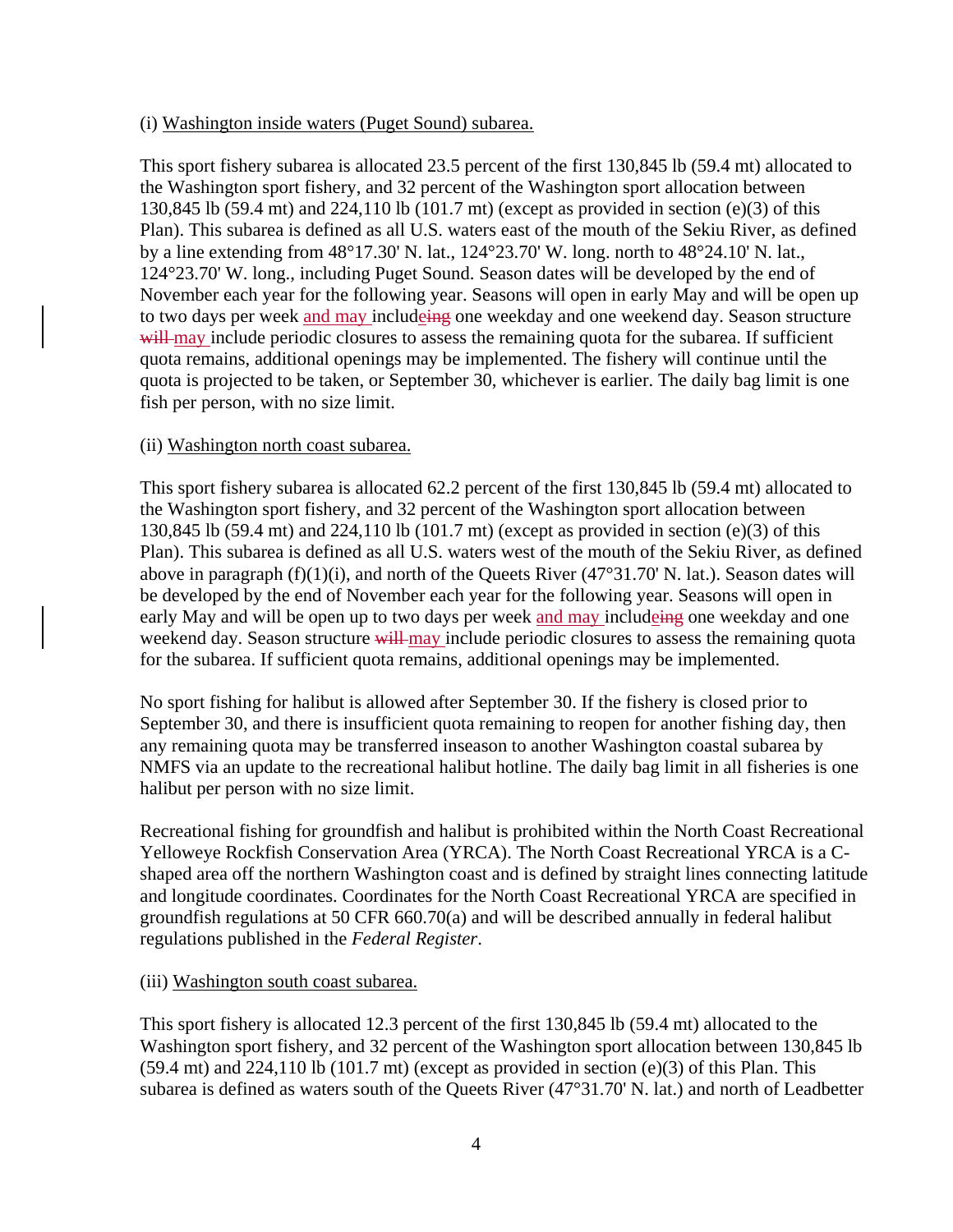Point (46°38.17' N. lat.). The south coast subarea quota will be allocated as follows: 10 percent or 2,000 pounds, whichever is less, will be set aside for the nearshore fishery with the remaining amount allocated to the primary fishery. During days open to the primary fishery and seaward of the 30-fm line lingcod may be taken, retained and possessed, when allowed by groundfish regulations. Season dates for the primary fishery will be developed by the end of November each year for the following year. The primary seasons will open in early May and will be open up to two days per week and may includeing one weekday and one weekend day. The primary season structure will may include periodic closures to assess the remaining quota for the subarea. If sufficient quota remains, additional openings may be implemented. If there is insufficient quota remaining to reopen the primary fishery for another fishing day, the remaining primary fishery quota will be added to the nearshore quota. The nearshore fishery takes place, in the area from 47°31.70' N. lat. south to 46°58.00' N. lat. and east of a boundary line approximating the 30 fathom depth contour as defined by the following coordinates:

47°31.70´ N. lat., 124°37.03´ W. long.; 47°25.67´ N. lat., 124°34.79´ W. long.; 47°12.82´ N. lat., 124°29.12´ W. long.; and 46°58.00´ N. lat., 124°24.24´ W. long.

The nearshore fishery will open the first Saturday subsequent to the closure of the primary fishery and will be open seven days per week until the remaining quota is projected to be taken. If the fishery is closed prior to September 30, and there is insufficient quota remaining to reopen the nearshore areas for another fishing day, then any remaining quota may be transferred inseason to another Washington coastal subarea by NMFS via an update to the recreational halibut hotline.

The daily bag limit is one halibut per person, with no size limit.

Recreational fishing for groundfish and halibut is prohibited within two YRCA's off Washington's southern coast. The South Coast Recreational YRCA and the Westport Offshore YRCA are defined by straight lines connecting latitude and longitude coordinates. Coordinates for these Recreational YRCAs are specified in groundfish regulations at 50 CFR 660.70 (d) and (e) and will be described annually in federal halibut regulations published in the *Federal Register*.

## (iv) Columbia River subarea.

This sport fishery subarea is allocated 2.0 percent of the first 130,845 lb (59.4 mt) allocated to the Washington sport fishery, and 4.0 percent of the Washington sport allocation between 130,845 lb (59.4 mt) and 224,110 lb (101.7 mt) (except as provided in section (e)(3) of this Plan). This subarea is also allocated 2.3 percent of the Oregon sport allocation. This subarea is defined as waters south of Leadbetter Point, WA (46°38.17' N. lat.) and north of Cape Falcon, OR (45°46.00' N. lat.). The Columbia River subarea seasons are as follows:

(A) A nearshore fishery is allocated 500 pounds of the Columbia River subarea allocation, to allow incidental halibut retention on groundfish trips in the area shoreward of the boundary